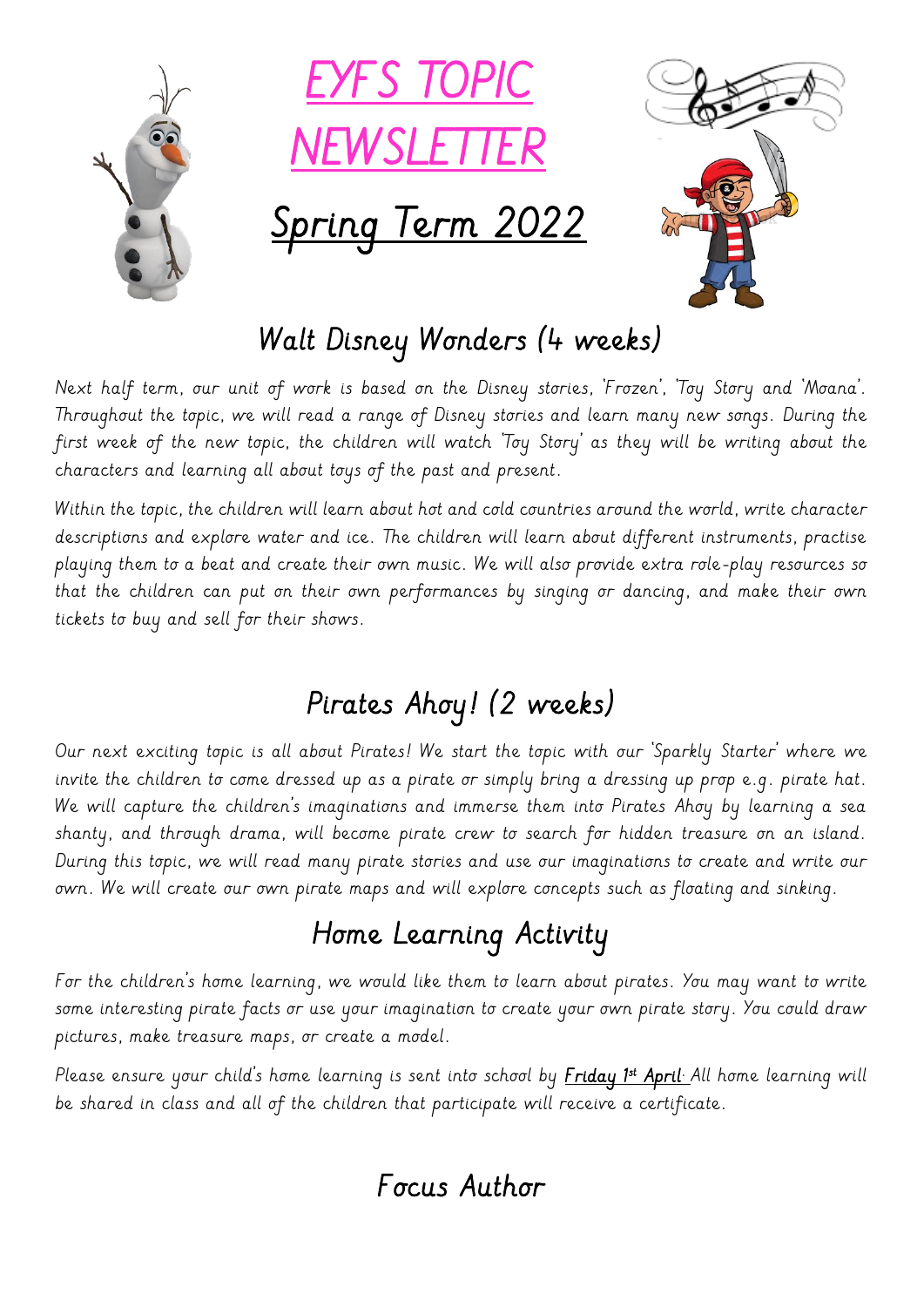Each half term we learn about an author and we read a range of their books. Our focus author next half term is Michael Rosen who wrote various books, including 'We're Going on a Bear Hunt' and 'Little Rabbit Foo Foo.' It would be fantastic if you could share any books by this author at home or visit the local library to borrow some books written by this author.

### Supporting at Home

We are so incredibly proud of the children and the hard work they are putting into their learning. We know that this is due to the partnership we have formed with you as parents and carers. Please continue to read with your child at least 3 times a week, continue to complete the weekly home learning challenges and record your 'wow' moments in the stars. If you are unsure about how to support your child with their learning at home, please speak to your child's class teacher, who will be more than willing to help and support you.

#### Diary Dates

Monday 1st March – Start of Book Week

.

Thursday 3 rd March – World Book Day (Children to come into school dressed as their favourite book character)

Thursday 24th March – EYFS Walt Disney Wonders Performances:

Ladybirds and Dragonflies – 9.30am

Bumblebees and Butterflies – 10.45am

Friday 25th March – Fraser Class Photographs

Monday 28th March – Rights Respecting Week

Monday 28th March – Pirate Drama Day (children can come in dressed as a pirate or bring a pirate prop)

**Friday 1st April—** Pirate home learning due

Wednesday 6th April – Easter Treats Day .

**Friday 8th April –** Break up for the Easter holidays – 3pm finish

#### P.E. –Dance